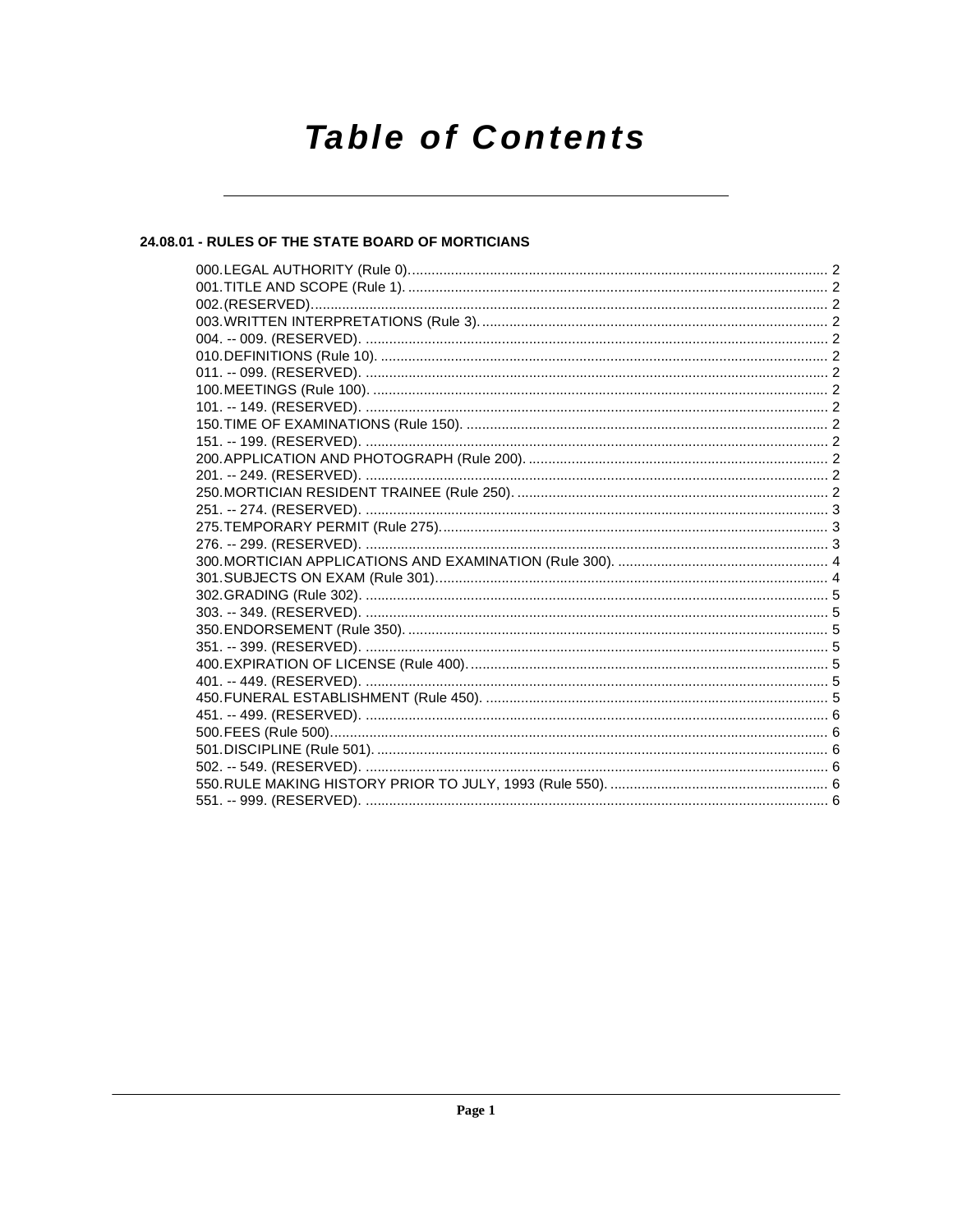#### **IDAPA 24 TITLE 08 Chapter 01**

# **24.08.01 - RULES OF THE STATE BOARD OF MORTICIANS**

#### <span id="page-1-1"></span><span id="page-1-0"></span>**000. LEGAL AUTHORITY (Rule 0).**

The following rules have been adopted by the Idaho State Board of Morticians and the Chief, Bureau of Occupational Licenses in accordance with the provisions of Section 54-1106 and 54-1107, Idaho Code.  $(7-1-93)$ 

#### <span id="page-1-2"></span>**001. TITLE AND SCOPE (Rule 1).**

These rules shall be cited as IDAPA 24.08.01, "Rules of the State Board of Morticians". (7-1-93)

#### <span id="page-1-3"></span>**002. (RESERVED).**

#### <span id="page-1-4"></span>**003. WRITTEN INTERPRETATIONS (Rule 3).**

The board may have written statements which pertain to the interpretation of the rules of this chapter. Such interpretations, if any, are available for public inspection and copying at cost in the main office of the Bureau of Occupational Licenses. (7-1-93)

#### <span id="page-1-5"></span>**004. -- 009. (RESERVED).**

#### <span id="page-1-6"></span>**010. DEFINITIONS (Rule 10).**

<span id="page-1-18"></span><span id="page-1-17"></span><span id="page-1-16"></span>**01. Board**. The State Board of Morticians as prescribed in Section 54-1102, Idaho Code. (7-1-93)

#### <span id="page-1-7"></span>**011. -- 099. (RESERVED).**

#### <span id="page-1-8"></span>**100. MEETINGS (Rule 100).**

The board shall hold meetings on the third Tuesdays of July and January of each year. The annual election of officers will be held during the July meeting. The chairman of the board shall preside at all meetings, appoint all committees, and perform all the functions incidental to the office of chairman. (7-1-93)

### <span id="page-1-9"></span>**101. -- 149. (RESERVED).**

#### <span id="page-1-20"></span><span id="page-1-10"></span>**150. TIME OF EXAMINATIONS (Rule 150).**

Examinations will be held semi-annually in Boise, on the third (3rd) Tuesday of July and January, or at other times or places as the Board may determine.

#### <span id="page-1-11"></span>**151. -- 199. (RESERVED).**

#### <span id="page-1-15"></span><span id="page-1-12"></span>**200. APPLICATION AND PHOTOGRAPH (Rule 200).**

Application must be postmarked sixty (60) days prior to the date of examination, and must be accompanied by an unmounted passport-type photograph of the applicant, size three inches by three inches  $(3'' \times 3'')$ , head and shoulders only, taken within three (3) months preceding the date of examination and attesting before a Notary Public with the signature of the applicant, being careful not to mar the features. (7-1-93)

#### <span id="page-1-13"></span>**201. -- 249. (RESERVED).**

#### <span id="page-1-19"></span><span id="page-1-14"></span>**250. MORTICIAN RESIDENT TRAINEE (Rule 250).**

**01. Definition**. The term "Mortician Resident Trainee" as herein used is a person who is engaged in learning the practice of embalming and/or the profession of mortuary science. Training shall be understood to mean diligent attention to the subject matter in the course of regular and full-time paid employment. Full-time employment shall mean a minimum of thirty-six (36) hours per week for fifty (50) weeks per year within the mortuary where the sponsoring resident mortician is practicing. It shall be further required that at least three-fourths (3/4) of the training period consists of a sponsoring licensed mortician instructing and demonstrating practices and procedures to increase knowledge of the service performed by a mortician as defined in Chapter 11, Title 54-1102 Section A., Idaho Code. A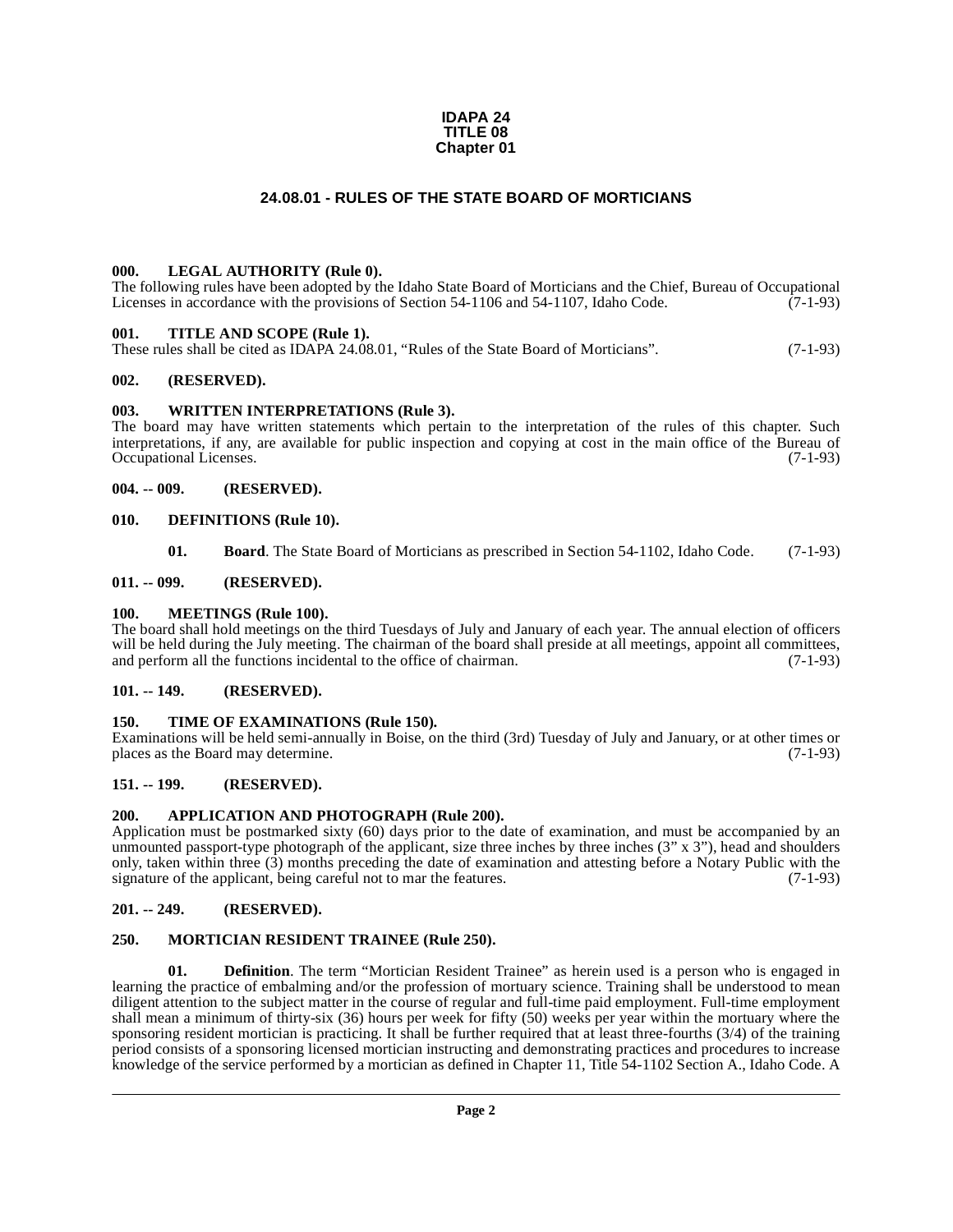| <b>IDAHO ADMINISTRATIVE CODE</b>       | IDAPA 24.08.01 - Rules of the    |
|----------------------------------------|----------------------------------|
| <b>Bureau of Occupational Licenses</b> | <b>State Board of Morticians</b> |

Mortician Resident Trainee shall not sign a death certificate as provided under Idaho law. For the balance of the required hours it would be the responsibility of the sponsoring mortician, or his licensed appointee, to be immediately available for consultation with the trainee. All training must be served in the state of Idaho. (3-18-99)

<span id="page-2-6"></span>**02.** Sponsoring Mortician. A practicing mortician within the state of Idaho who is duly registered as such with the Bureau of Occupational Licenses and assumes responsibility for the proper supervision and instruction<br>of a "Resident Mortician Trainee". of a "Resident Mortician Trainee".

<span id="page-2-3"></span>**03. Eligibility To Be Licensed**. No person shall be eligible to be licensed as a "Mortician Resident Trainee" who has practiced as a resident trainee or apprentice for a total cumulative period of more than two (2) years in the state of Idaho. For purposes of accounting for total cumulative training as a "Mortician Resident Trainee" the sponsoring mortician is required to notify the bureau at the beginning and termination of the training period. When a "Mortician Resident Trainee" has completed his training, he must proceed to qualify as a licensed "Mortician" within the following three (3) year period or show good reason for further delay. (7-1-93)

#### <span id="page-2-5"></span>**04. Resident Trainee Applicants To Qualify**. (7-1-93)

a. Must be a least eighteen (18) years of age. (7-1-93)

b. Must be of good moral character. (7-1-93)

c. Must have graduated from an accredited high school or have received an equivalent education as ed by the standards set and established by the state board of education. (7-1-93) determined by the standards set and established by the state board of education.

d. A signed and notarized photo as specified in Section 200 above. (7-1-93)

e. The effective date of the resident training shall be determined by the board at its next meeting. In no case shall it be prior to the date the application, together with the required fees, are received in the office of Occupational License Bureau. (7-1-93) Occupational License Bureau.

f. Resident mortician training must be served under the direction of a qualified full time resident mortician licensed and practicing in Idaho. (7-1-93)

g. Complete resident training affidavits showing time served, the number of bodies embalmed.

(7-1-93)

<span id="page-2-8"></span><span id="page-2-4"></span>h. The applicant must appear in person before the board before licensure may be completed. (7-1-93)

**05. Temporary Permits**. Temporary permits may be issued to applicants for "Mortician Resident licenses. (7-1-93) Trainee" licenses.

**06. Interruption In Training**. An interruption in training of sixty (60) days or more constitutes termination of training. (7-1-93)

### <span id="page-2-0"></span>**251. -- 274. (RESERVED).**

# <span id="page-2-7"></span><span id="page-2-1"></span>**275. TEMPORARY PERMIT (Rule 275).**

An individual shall be eligible for a temporary permit to practice as a licensed mortician if such individual meets all other requirements for a mortician license under the Mortician Act or the Board's rules except successful passage of the required examination. An individual shall only be eligible for one (1) temporary permit which shall only be effective from application and its issuance until the results of the next scheduled examination are released. An individual shall only perform those services of a mortician under a temporary permit under the direct and immediate personal supervision of a licensed mortician. (3-10-00)

# <span id="page-2-2"></span>**276. -- 299. (RESERVED).**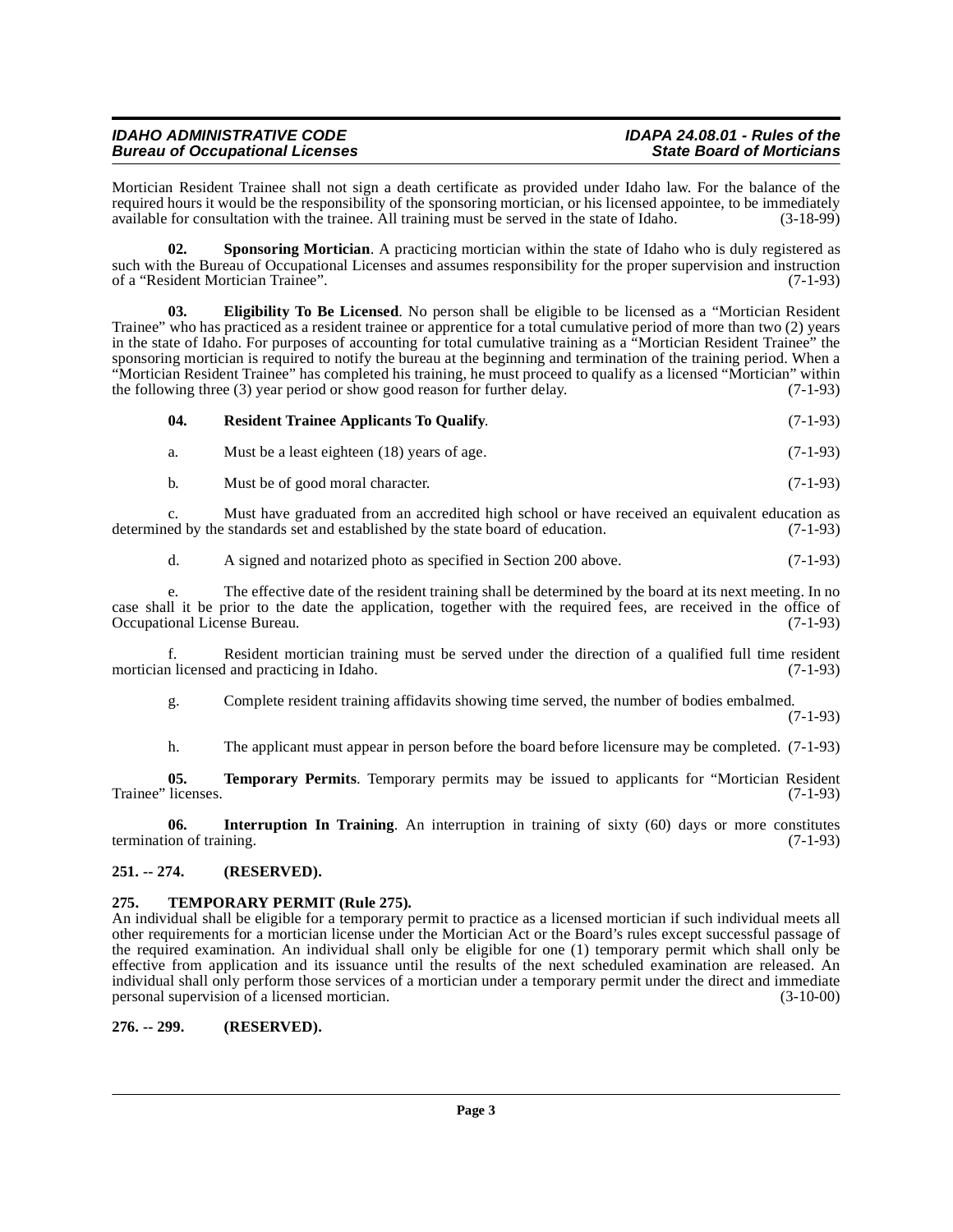#### **IDAHO ADMINISTRATIVE CODE IDAPA 24.08.01 - Rules of the Bureau of Occupational Licenses**

### <span id="page-3-9"></span><span id="page-3-0"></span>**300. MORTICIAN APPLICATIONS AND EXAMINATION (Rule 300).**

In order to be admitted to the mortician examination, the applicant must have completed the training period as prescribed by law and these rules, and meet the specific requirements for license as set forth in Section 54-1109 of the Idaho Code as follows: (7-1-93) Idaho Code as follows:

<span id="page-3-2"></span>

| 01. | Age. Applicant must have attained the age of twenty-one $(21)$ years by the time of examination. |  |
|-----|--------------------------------------------------------------------------------------------------|--|
|     | $(7-1-93)$                                                                                       |  |

<span id="page-3-8"></span><span id="page-3-6"></span>**02. Moral Character**. Must be of good moral character. (7-1-93)

**03. Educational Requirements**. Must have completed and received credit for at least sixty (60) semester hours or ninety (90) quarter hours instruction in a duly accredited college or university and has obtained at least a C grade average for all courses of instruction; provided, however, at least three-fourths (3/4) of all such credits must be for courses in fields of liberal arts, business or science directly relating to the knowledge required to successfully compete in the field of mortuary science. In questionable cases the decision of the board shall be final. These requirements shall be in addition to and not considered a part of the graduation from an accredited embalming school. (7-1-93)  $\frac{1}{(7-1-93)}$ 

<span id="page-3-11"></span><span id="page-3-7"></span><span id="page-3-5"></span>**04.** Photo A photo as specified in Section 200 above. (7-1-93)

**05. Embalming College**. Have completed embalming college as required. The Idaho Board of Morticians will accept graduates only from schools accredited by the American Board of Funeral Service Education. (7-1-93)

**06. Completion Of One Year As A Mortician Resident Trainee**. Must have served one (1) year as required by statute as a mortician resident trainee and receive certification from his sponsoring mortician in Idaho. (7-1-93)

### <span id="page-3-10"></span>**07. Payment Of Prescribed Application And Examination Fees**. Payment of prescribed application ination fees. (7-1-93) and examination fees.

<span id="page-3-15"></span><span id="page-3-13"></span><span id="page-3-12"></span><span id="page-3-4"></span><span id="page-3-3"></span><span id="page-3-1"></span>

| 301. |     | <b>SUBJECTS ON EXAM (Rule 301).</b><br>Appear for examination the following subjects or have passed the National Board Examination: | $(7-1-93)$ |
|------|-----|-------------------------------------------------------------------------------------------------------------------------------------|------------|
|      | 01. | <b>Psychology.</b> Psychology.                                                                                                      | $(7-1-93)$ |
|      | 02. | <b>Anatomy.</b> Anatomy.                                                                                                            | $(7-1-93)$ |
|      | 03. | <b>Chemistry.</b> Chemistry.                                                                                                        | $(7-1-93)$ |
|      | 04. | <b>Physiology.</b> Physiology.                                                                                                      | $(7-1-93)$ |
|      | 05. | <b>Sanitary Science.</b> Consists of the following:                                                                                 | $(7-1-93)$ |
|      | a.  | Bacteriology.                                                                                                                       | $(7-1-93)$ |
|      | b.  | Pathology.                                                                                                                          | $(7-1-93)$ |
|      |     |                                                                                                                                     |            |

<span id="page-3-14"></span>**06. The Care, Disinfection, Preservation, Transportation Of, The Burial Or Other Final Disposition Of Human Remains.** 

<span id="page-3-16"></span>

| a.             | Embalming.               | $(7-1-93)$ |
|----------------|--------------------------|------------|
| $\mathbf{b}$ . | Restorative Art.         | $(7-1-93)$ |
| $c_{\cdot}$    | Mortuary Administration. | $(7-1-93)$ |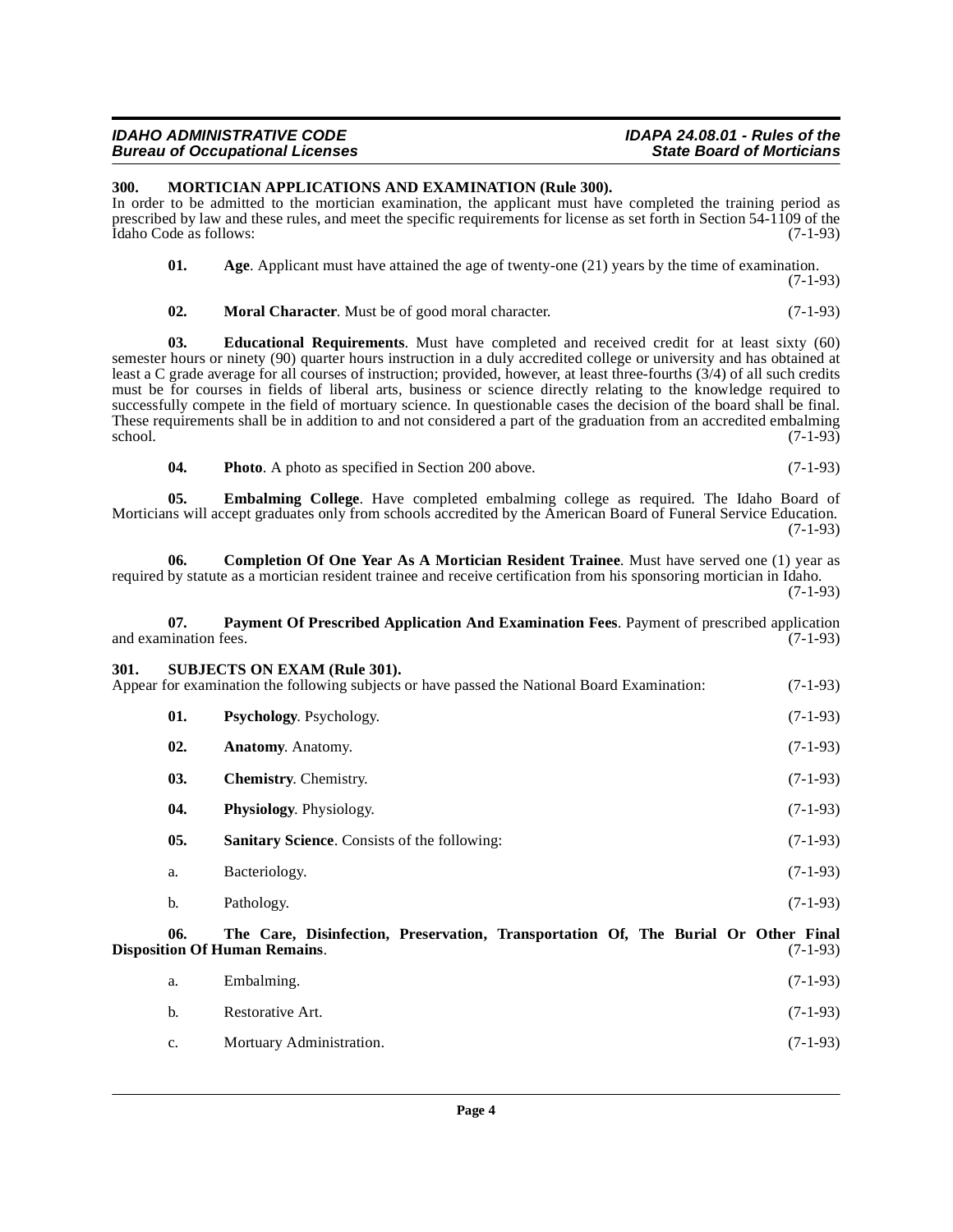#### **IDAHO ADMINISTRATIVE CODE IDAPA 24.08.01 - Rules of the Bureau of Occupational Licenses**

<span id="page-4-16"></span><span id="page-4-15"></span>d. Funeral Directing. (7-1-93)

**07. Laws Of The State Of Idaho**. The laws of the state of Idaho relating to the care, disinfection, preservation, burial, transportation, or other final disposition of human remains. (7-1-93)

**08.** Rules Of The Department Of Public Health And/Or Public Welfare. The rules of the ent of Public Health and/or Public Welfare relating to infectious diseases and quarantine. (7-1-93) Department of Public Health and/or Public Welfare relating to infectious diseases and quarantine.

<span id="page-4-9"></span>**09. Demonstrate Proficiency As An Embalmer**. Demonstrate proficiency as an embalmer by operation on a cadaver. (7-1-93)

#### <span id="page-4-14"></span><span id="page-4-0"></span>**302. GRADING (Rule 302).**

The required average grade to pass the examination is seventy-five percent (75%). Provided further, that where the applicant has a mark of less than seventy percent (70%) in one (1) or more subjects, such applicant shall not be passed, notwithstanding that his average mark may be higher than seventy-five percent (75%), however, should the applicant apply for reexamination he may, by board approval, be required to retake only that portion of the examination which he failed in previous examination.  $(7-1-93)$ examination which he failed in previous examination.

#### <span id="page-4-1"></span>**303. -- 349. (RESERVED).**

#### <span id="page-4-10"></span><span id="page-4-2"></span>**350. ENDORSEMENT (Rule 350).**

Refer to Section 54-1109, Idaho Code, Subsections B and C. (7-1-93)

#### <span id="page-4-3"></span>**351. -- 399. (RESERVED).**

#### <span id="page-4-11"></span><span id="page-4-4"></span>**400. EXPIRATION OF LICENSE (Rule 400).**

All licenses shall become delinquent on June 30 of each year and will be cancelled on July 1 of the same year if not renewed by payment of the required fee. There will be no grace period. (7-1-93) renewed by payment of the required fee. There will be no grace period.

#### <span id="page-4-5"></span>**401. -- 449. (RESERVED).**

#### <span id="page-4-12"></span><span id="page-4-6"></span>**450. FUNERAL ESTABLISHMENT (Rule 450).**

<span id="page-4-7"></span>**01. Branch Or Satellite Facility**. A newly licensed establishment operated as a branch or satellite facility must meet the same requirement for licensure as if it were operated independently. It will be required to provide an operating room and necessary equipment for embalming, a display room for caskets, a chapel where funeral or other religious ceremonies may be held and a room for viewing and visitation. (7-1-93)

<span id="page-4-8"></span>**02.** Change In Ownership Or Location. Any change in the ownership or location of a funeral ment shall constitute a new funeral establishment for the purposes of licensure. (7-1-93) establishment shall constitute a new funeral establishment for the purposes of licensure.

**03. Funeral Firm**. Every funeral firm in the state of Idaho and/or licensee thereof shall give or cause to be given to the person or persons making funeral arrangements or arranging for the disposition of the dead human body at the time of said arrangements and prior to rendering that service or providing that merchandise, a written statement showing to the extent then known the following: (7-1-93) statement showing to the extent then known the following:

<span id="page-4-13"></span>a. The price of the service that the person or persons have selected and what is included therein.

(7-1-93)

b. The prices of each of the supplementary items of service and/or merchandise requested. (7-1-93)

c. The amount involved for each of the items for which the firm will advance monies as an accommodation for the family. (7-1-93)

- d. The method of payment. (7-1-93)
- e. If the quoted price includes a basic component of a funeral or a part thereof which is not desired,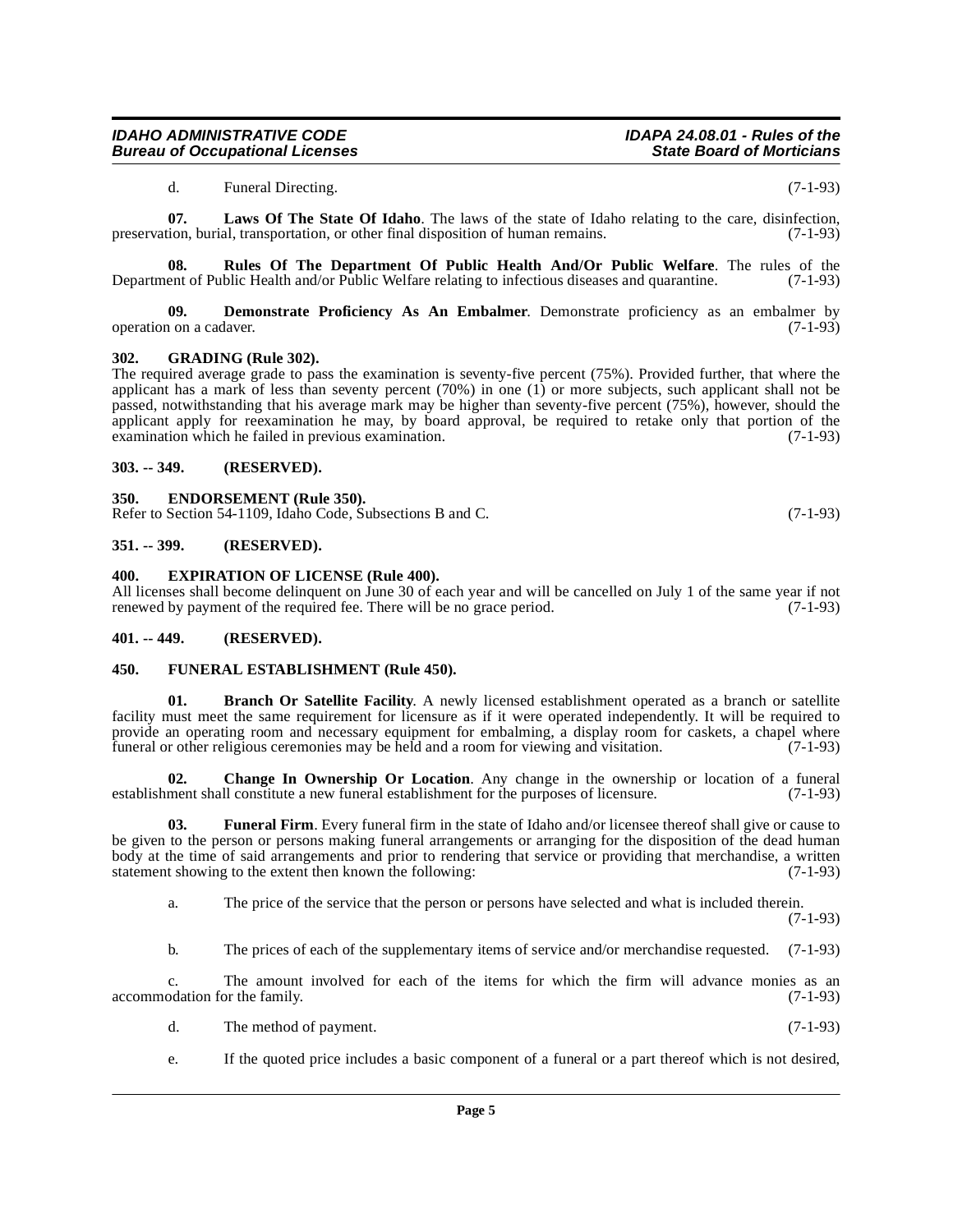<span id="page-5-17"></span><span id="page-5-16"></span><span id="page-5-14"></span><span id="page-5-13"></span><span id="page-5-12"></span><span id="page-5-1"></span><span id="page-5-0"></span>

|               |                                 | then a credit thereof should be granted.                                                                                                                                                                            | $(7-1-93)$  |
|---------------|---------------------------------|---------------------------------------------------------------------------------------------------------------------------------------------------------------------------------------------------------------------|-------------|
| $451. - 499.$ |                                 | (RESERVED).                                                                                                                                                                                                         |             |
| 500.          |                                 | FEES (Rule 500).                                                                                                                                                                                                    |             |
|               | 01.                             | <b>Funeral Director.</b> Funeral Director - Forty dollars (\$40).                                                                                                                                                   | $(7-1-93)$  |
| renewal).     | 02.                             | <b>Funeral Establishment.</b> Funeral Establishment - Fifty dollars (\$50) (original license/annual                                                                                                                 | $(7-1-93)$  |
|               | 03.                             | Mortician. Mortician - Forty dollars (\$40) (original license/annual renewal).                                                                                                                                      | $(7-1-93)$  |
|               | 04.<br>license/annual renewal). | Mortician Resident Trainee. Mortician Resident Trainee - Thirty-five dollars (\$35) (original                                                                                                                       | $(7-1-93)$  |
|               | 05.                             | <b>Temporary Permit Fee.</b> Thirty-five dollars (\$35).                                                                                                                                                            | $(3-10-00)$ |
|               | 06.                             | <b>Application Fee.</b> Application Fee - Fifty dollars (\$50).                                                                                                                                                     | $(7-1-93)$  |
|               | 07.                             | <b>Examination Fee.</b> Examination Fee - Fifty dollars (\$50) (in addition to application fee). (7-1-93)                                                                                                           |             |
|               | 08.<br>annual renewal).         | <b>Certificate Of Authority.</b> Certificate of Authority - Twenty-five dollars (\$25) (original certificate/                                                                                                       | $(7-1-93)$  |
|               | 09.                             | Application For Reinstatement. Application for reinstatement within five (5) years: Twenty-five<br>dollars (\$25) reinstatement fee and annual renewal fees for back years (Reference Section 67-2614, Idaho Code). | $(7-1-93)$  |

<span id="page-5-18"></span><span id="page-5-15"></span><span id="page-5-11"></span><span id="page-5-8"></span><span id="page-5-7"></span><span id="page-5-6"></span>**10. Maintenance Of Pre-Need Trust Accounts Fee**. Pursuant to Section 54-1134 D., Idaho Code, a fee not to exceed ten percent (10%) of the annual earned interest income may be charged for maintenance of pre-need trust accounts.

#### <span id="page-5-10"></span><span id="page-5-2"></span>**501. DISCIPLINE (Rule 501).**

<span id="page-5-9"></span>**01.** Civil Fine. The Board may impose a civil fine not to exceed one thousand dollars (\$1,000) upon a mortician for each violation of Section 54-1116. Idaho Code. (3-18-99) licensed mortician for each violation of Section  $\overline{5}4$ -1116, Idaho Code.

**02. Costs And Fees**. The Board may order a licensed mortician to pay the costs and fees incurred by the Board in the investigation or prosecution of the licensee for violation of Section 54-1116, Idaho Code. (3-18-99)

#### <span id="page-5-3"></span>**502. -- 549. (RESERVED).**

# <span id="page-5-4"></span>**550. RULE MAKING HISTORY PRIOR TO JULY, 1993 (Rule 550).**

Changes and additions to the Rules of the Idaho Board of Morticians - adopted to be effective February 1, 1976. Changes and additions to the Rules of the Idaho Board of Morticians - adopted March 29, 1993 and effective April 19, 1993. (7-1-93)

# <span id="page-5-5"></span>**551. -- 999. (RESERVED).**